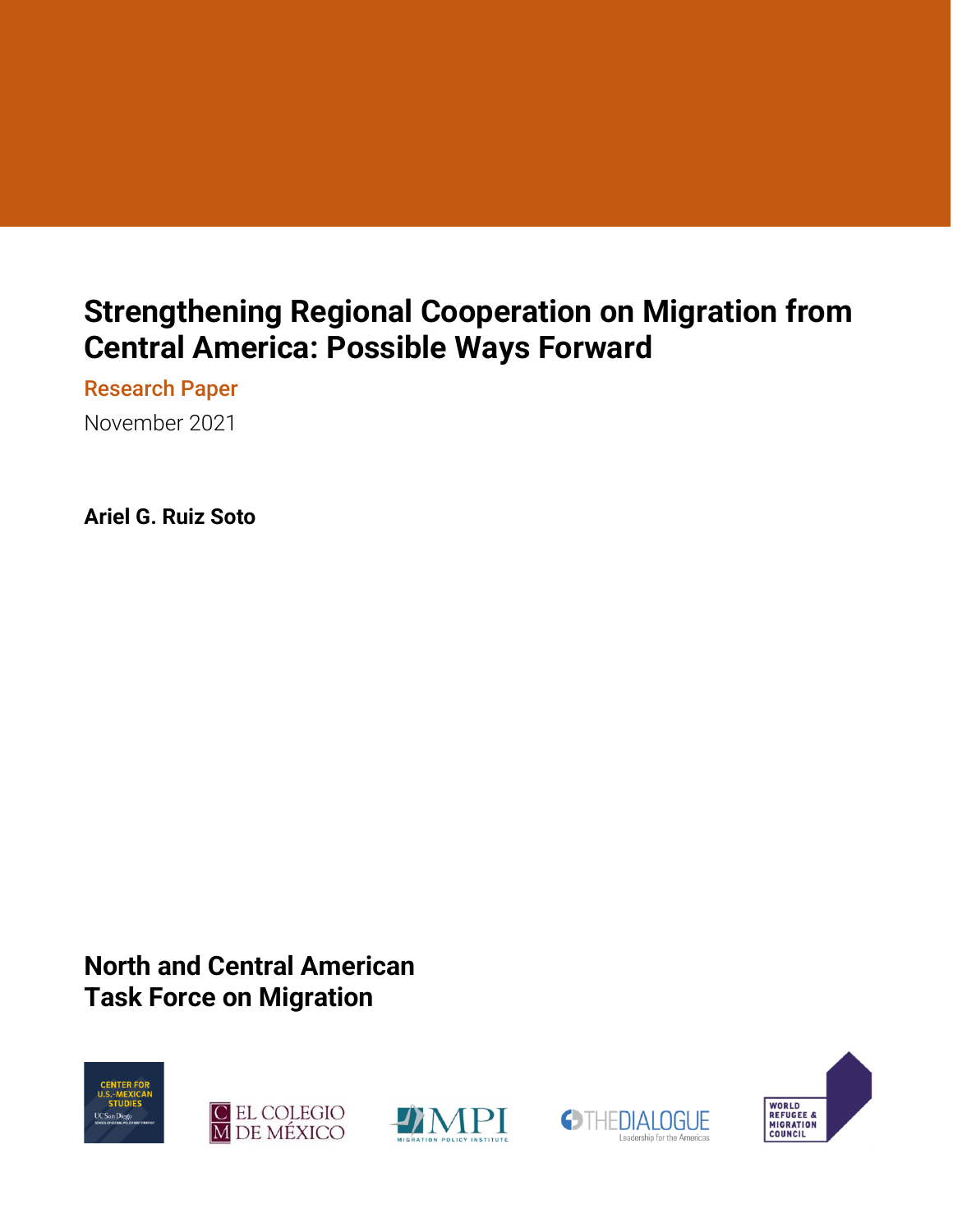#### Acknowledgements

This background paper of the North and Central American Task Force on Migration is published by the World Refugee & Migration Council (WRMC) through a partnership with the Center for U.S.-Mexican Studies, El Colegio de México, the Migration Policy Institute and the Inter-American Dialogue. It was written by Ariel G. Ruiz Soto, a policy analyst and coordinator of the Regional Migration Initiative at the [Migration Policy Institute.](https://www.migrationpolicy.org/) For questions or concerns, please email the author at **aruiz@migrationpolicy.org**.

This research paper reflects the analysis of the author and not necessarily that of North and Central American Task Force on Migration members. World Refugee & Migration Council publications do not necessarily reflect the views of Council members.

Copyright © 2021 by the World Refugee & Migration Council

World Refugee & Migration Council publications do not necessarily reflect the views of the Council itself.

This work is licensed under a Creative Commons Attribution — Noncommercial — No Derivatives License. To view this license, visi[t Creative Commons.](https://creativecommons.org/licenses/by-nc-nd/3.0/) For re-use or distribution, please include this copyright notice.

North and Central American Task Force on Migration research has received financial support from Global Affairs Canada and Immigration, Refugees and Citizenship Canada. The World Refugee & Migration Council is supported through a partnership with Cuso International.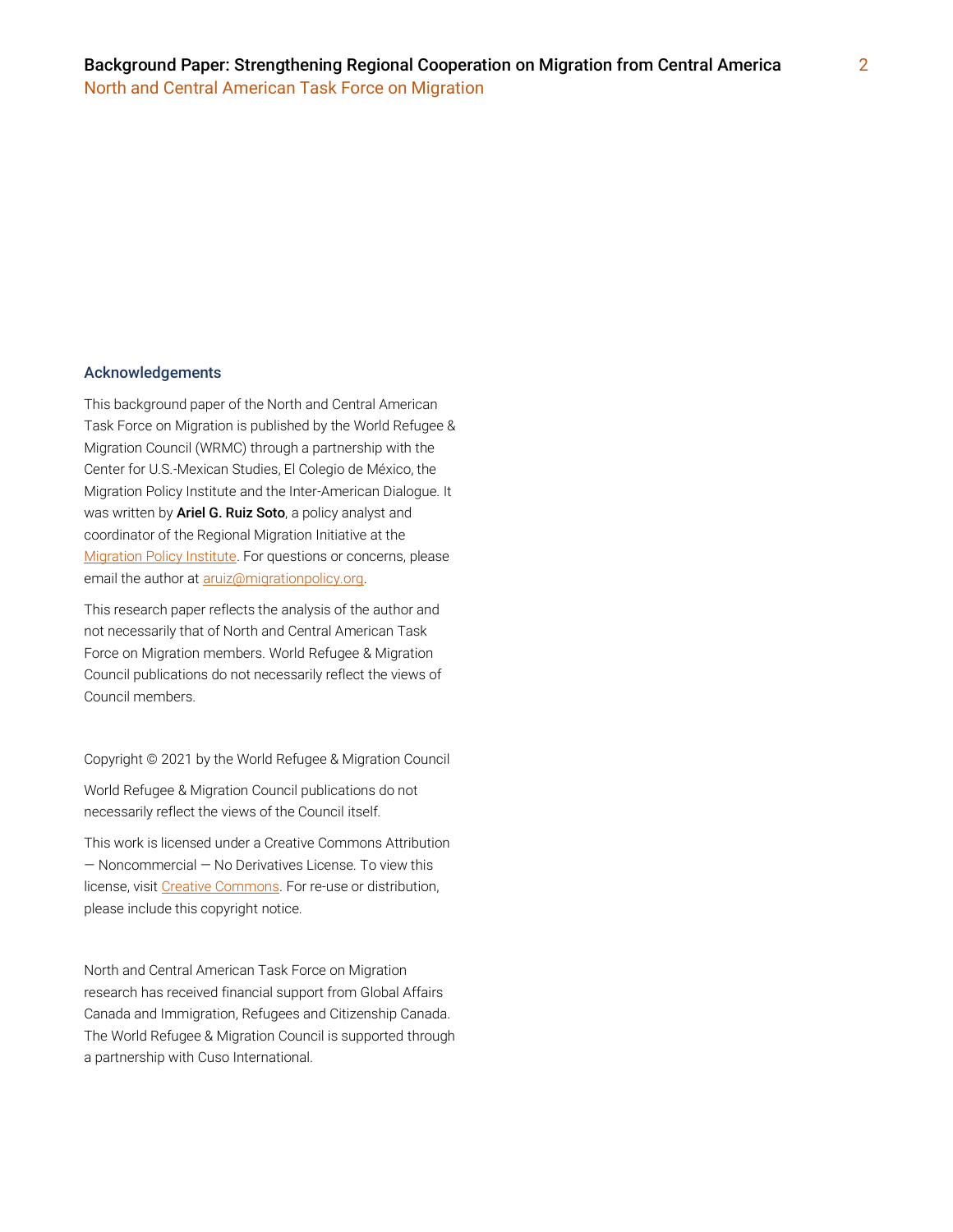#### Background Paper: Strengthening Regional Cooperation on Migration from Central America 3

North and Central American Task Force on Migration

#### The **North and Central American Task Force on**

[Migration](https://wrmcouncil.org/taskforce) is a non-governmental forum of academics, civil society and business leaders, and former policymakers in dialogue with current government officials created to facilitate a broadly driven solution dialogue among the countries involved in the crisis of migration and forced displacement in the region.

#### **Task Force Co-chairs**

- Secretary Madeleine Albright, former U.S. Secretary of State and Honorary Chair, World Refugee & Migration Council
- The Honourable Lloyd Axworthy, Chair, World Refugee & Migration Council, and former Canadian Minister of Foreign Affairs
- Lic. Mayu Brizuela de Avila, former Minister of Foreign Affairs, El Salvador
- Dr. Julieta Castellanos, Former Rector, National Autonomous University of Honduras

#### **Task Force Members**

- Pedro Barquero, President, Chamber of Commerce and Industries of Cortés
- Jennifer Bond, Founder and Managing Director, University of Ottawa Refugee Hub; Chair, Global Refugee Sponsorship Initiative
- Allert Brown-Gort, Visiting Professor of International Relations, Autonomous Tech. Institute of Mexico
- Noah Bullock, Executive Director, Cristosal
- Father Juan Luis Carbajal Tejeda, Executive Secretary, Pastoral de Movilidad Humana
- José Miguel Cruz, Director of Research, Florida International University, Kimberly Green Latin American and Caribbean Center
- Karla Cueva, Former Minister of Human Rights, Honduras
- Diego de Sola, Co-Founder and Board Member, Glasswing Katharine Donato, Director, Institute for the Study of
- International Migration, Georgetown University
- Jonathan Fanton, Special Adviser, World Refugee & Migration Council
- Fay Faraday, Canadian social justice lawyer
- Rafael Fernández de Castro, Director, Center for U.S.- Mexican Studies
- Elizabeth Ferris, Professor, Georgetown University, and Vice President of Research, World Refugee & Migration Council
- Jayne Fleming, Director of International Refugee Protection Programs, Reed Smith LLP, and International Director, Lamp Lifeboat Ladder

Initiated by the World Refugee & Migration Council with the Center for U.S.-Mexican Studies, El Colegio de México, the Migration Policy Institute and the Inter-American Dialogue, the task force will issue concrete recommendations for collective, regional action based on evidentiary research to promote responsibility sharing across North and Central America.

- Dr. Julieta Castellanos, Former Rector, National Autonomous University of Honduras
- Fr. Leonir Chiarello, Superior General of the Congregation of the Missionaries of Saint Charles, Scalabrinians
- President Laura Chinchilla, former President of Costa Rica
- Dr. Silvia Giorguli Saucedo, President, El Colegio de México Cardinal Álvaro Ramazzini, Bishop of Huehuetenango,
	- Guatemala
- Fen Osler Hampson, President, World Refugee & Migration Council
- Gina Kawas, Vidanta-Wilson Center Fellow
- Doris Meissner, Senior Fellow and Director, U.S. Immigration Policy Program, Migration Policy Institute
- Helena Olea, Associate Director for Programs, Alianza Americas
- Salvador Paiz, Director, Foundation for the Development of Guatemala (FUNDESA)
- Patricia Perez-Coutts, Chair of the Board, Cuso International Guillermo E. Rishchynski, former Canadian Ambassador and
- Board of Directors, Canadian Council for the Americas Allan Rock, President Emeritus and Professor of Law,
- University of Ottawa, and former Canadian Ambassador to the United Nations
- Emilio Romano, CEO, Bank of America Mexico
- Ana Mercedes Saiz, Executive Director, Sin Fronteras
- Andrew Selee, President, Migration Policy Institute
- Michael Shifter, President, Inter-American Dialogue
- Eduardo Stein Barillas, former Vice President of Guatemala and Minister of Foreign Affairs
- Brian Stevenson, President and CEO, University Partnerships North America, Navitas
- Irma A. Velásquez Nimatuj, Visiting Professor, Stanford University
- Beatriz Zepeda, Professor and Researcher, Centro de Estudios Internacionales, El Colegio de México and Former Director of Flacso-Guatemala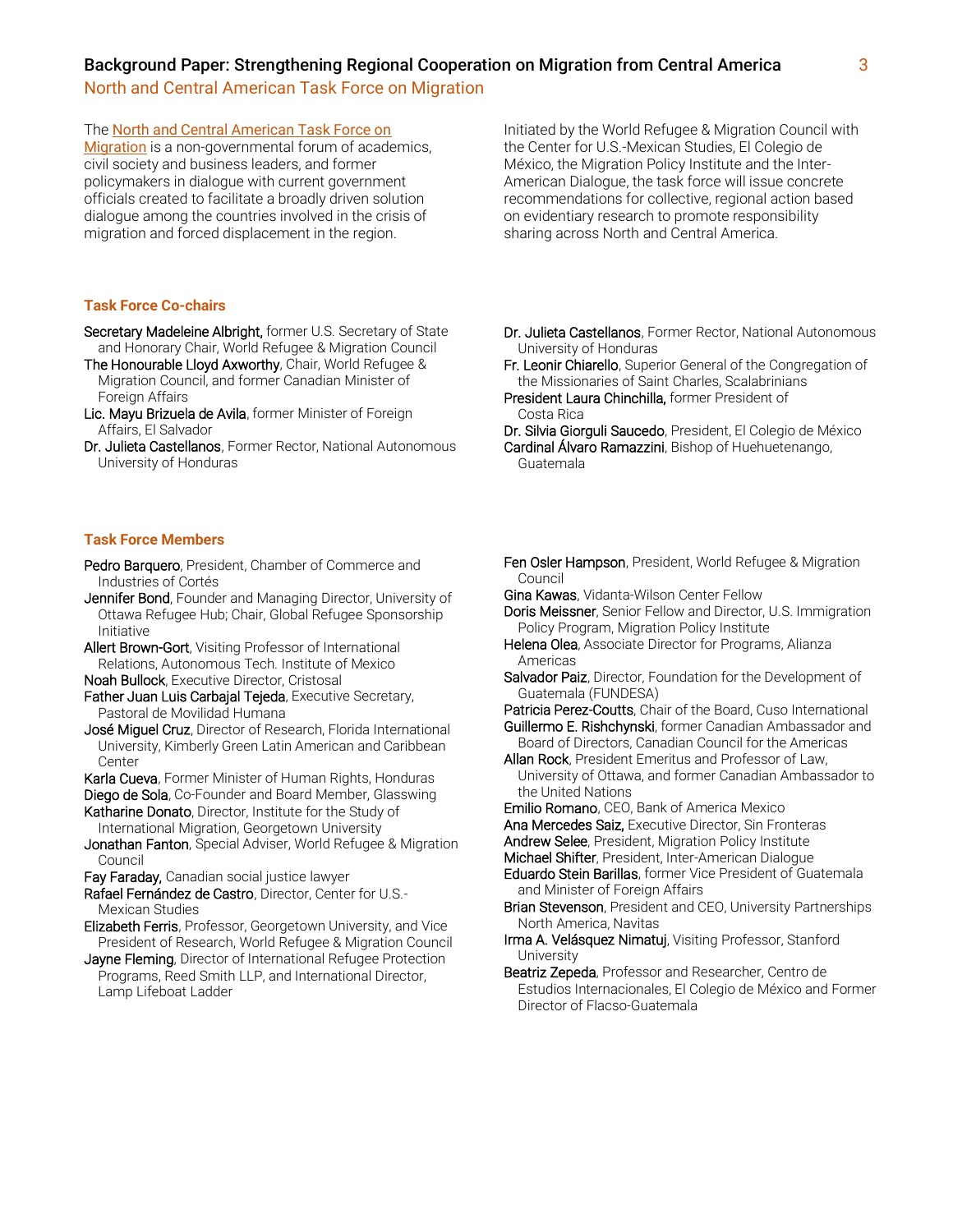## Executive Summary

From Canada to Panama, unilateral and bilateral attempts to address increasing Central American migration have been characterized by their reactive nature, limited reach, and narrow focus on reducing irregular migration. Policy responses prioritizing control and enforcement may have temporarily stymied spikes in migration levels—primarily to the United States and more recently to Mexico—but have failed to build durable solutions to manage regional migration. As a result, the unabated root causes of migration continue to drive Central Americans, without accessible legal alternatives, to make the increasingly dangerous journey through irregular channels.

Renewed interest in cooperation and a set of intersecting policy priorities, however, provide a new opportunity to establish a regional migration management system based on co-responsibility to foster the common goal of legal, safe, and more orderly migration. Canada, the United States, Mexico, Guatemala, El Salvador, Honduras, Costa Rica, and Panama can strengthen regional collaboration by implementing a multifaceted approach to this enduring phenomenon. Laying the foundation for this regional system includes four key elements:

- 1. Developing temporary legal employment pathways for Central American workers that promote transparent recruitment and safe job conditions;
- 2. Creating new humanitarian protection mechanisms, focused on protection closest to home and expanding existing asylum access and refugee resettlement programs;
- 3. Professionalizing immigration and border enforcement to be consistent with rule of law and attuned to migrants' protection needs and other vulnerabilities; and
- 4. Investing in long-term development, governance, and rule of law that can open local opportunities for would-be migrants, returning migrants, refugees, and internally displaced people (Selee & Ruiz Soto, 2020).

Establishing this regional management system will be a difficult and long-term process, but it is not impossible. In the near term, it can also reduce mounting pressures on governments while providing legal and safer channels for migrant populations. This will require a shared commitment across governments to make concerted and complementary efforts in the system's four key elements, but each one can leverage their relative strengths and policy frameworks. For instance, Canada and the United States can quickly expand temporary employment pathways for Central American workers, Mexico can amplify its asylum capacity given its broader refugee protection framework, and Central American governments can lead with self-investment in governance and rule of law.

The success of these measures will also depend on two other requirements. First, it is indispensable for governments to partner with civil society and international organizations while designing and implementing some of these initiatives. Second, sequencing these policies and presenting uniform messaging and outreach in countries of origin, transit, and destination will be vital to maintain orderly flows and counteract the influence of human smugglers.

With leadership to open direct conversations with regional governments and key actors, the North and Central American Task Force on Migration is uniquely positioned to be a pivotal catalyst to strengthen regional engagement in the four key elements of collaboration. Particularly, four measures that the Task Force could implement to foster greater regional collaboration are: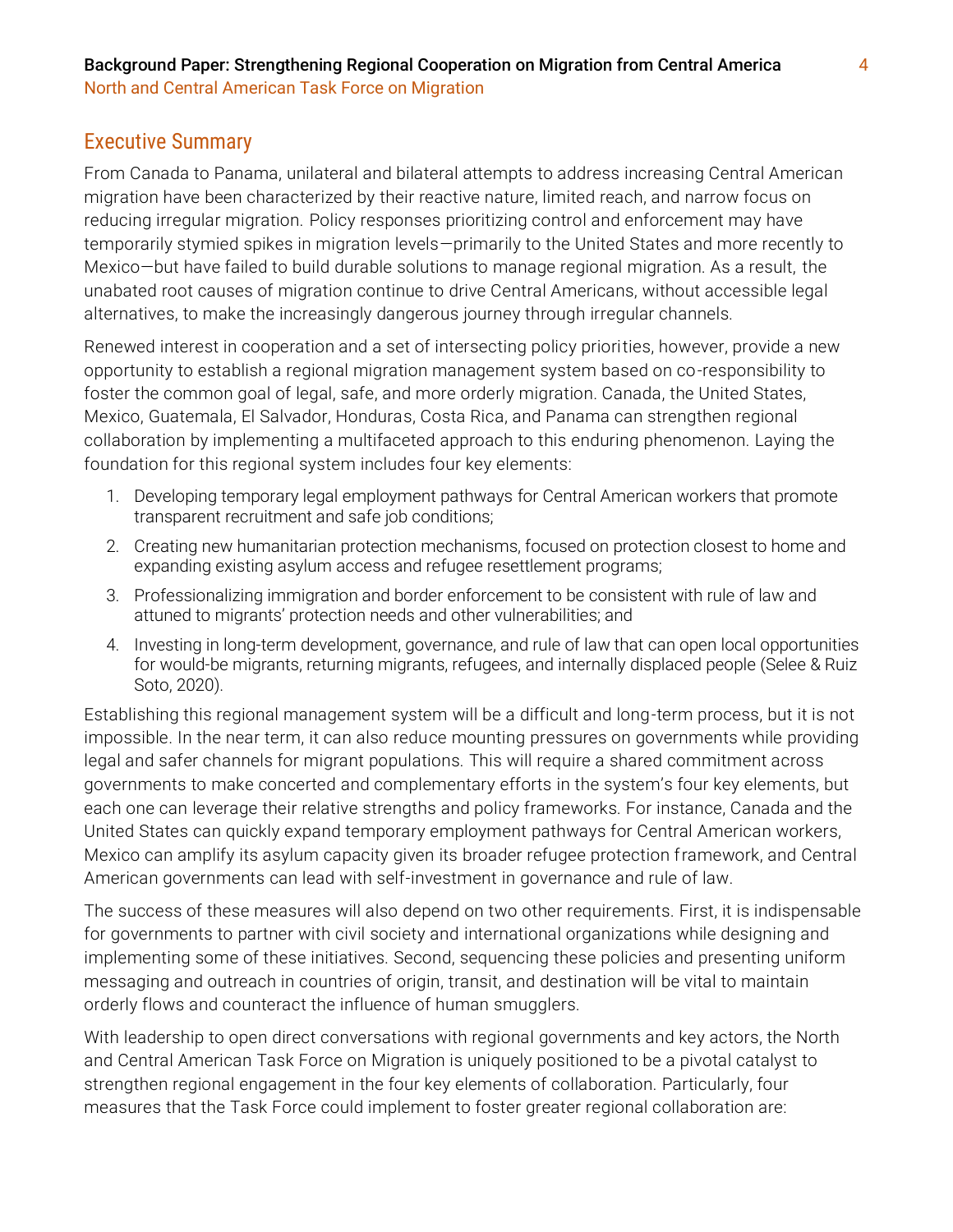# Background Paper: Strengthening Regional Cooperation on Migration from Central America  $5$

North and Central American Task Force on Migration

- 1. Promoting the expansion of existing U.S., Mexican, and Canadian temporary employment programs, and adding flexibility to increase participation of lower- and middle-skilled workers from Central America;
- 2. Raising the capacity of regional asylum systems to adjudicate claims fairly and quickly, while identifying strategic opportunities to raise refugee resettlement from Central America to a consortium of countries, including but not limited to the United States and Canada;
- 3. Contributing to oversight and capacity building of migration enforcement agencies, including those in Central America, and informing pre-departure planning efforts that help returnees reintegrate to their origin communities and reduce repeated attempts to migrate without authorization; and,
- 4. Harmonizing economic development and humanitarian aid efforts to amplify their impacts on local conditions in Central America, while incorporating monitoring and evaluation of programs' effects on migration drivers and desires.

Recent mixed-migration flows from Guatemala, El Salvador, and Honduras may be primarily headed for the United States, but the challenges that irregular migration presents, as well as the critical protection needs in Central America, affect all countries in the region. Collaboratively laying the foundation for a regional migration management system with the above measures not only can reduce these flows in the near term, but also build a set of institutional architecture and policy frameworks that can adapt and proactively address future migration flows from other regions of the world. As governments consider a way forward, expert forums like the North and Central American Task Force on Migration have a unique opportunity to inform and design policy road maps that drive regional dialogue and practical solutions.

# **Introduction**

Addressing changes in the size and composition of Central American migration over the last five years has challenged sending, transit, and destination countries alike. In 2018, a growing number of migrants traveling in caravans through Central America and Mexico en route to the United States including significant numbers of families and children  $-$  built up pressure for regional migration controls, culminating in the signing of a U.S.-Mexico migration cooperation agreement in June 2019 (Ruiz Soto, 2020). Migration levels decreased consequently over the fall months in 2019, and the onset of the COVID-19 pandemic in conjunction with widespread regional mobility restrictions throughout 2020 led to relatively low and irregular migration.

Yet, irregular migration from Guatemala, El Salvador, and Honduras is rising once again in 2021. During the first eight months of fiscal year (FY) 2021, U.S. authorities at the U.S.-Mexico border have encountered 371,000 migrants from the three countries (see Figure 1). And while the number of arrivals by the end of the year may fall short of the 608,000 migrant arrivals in FY 2019, arrivals in FY 2021 have already surpassed the total numbers for all of FY 2018 (U.S. Customs and Border Protection, 2021). Additionally, Mexican authorities have apprehended 95,000 migrants from Guatemala, El Salvador, and Honduras over the same eight months, and are on track to reach 2019 levels (Mexican Interior Ministry, 2021).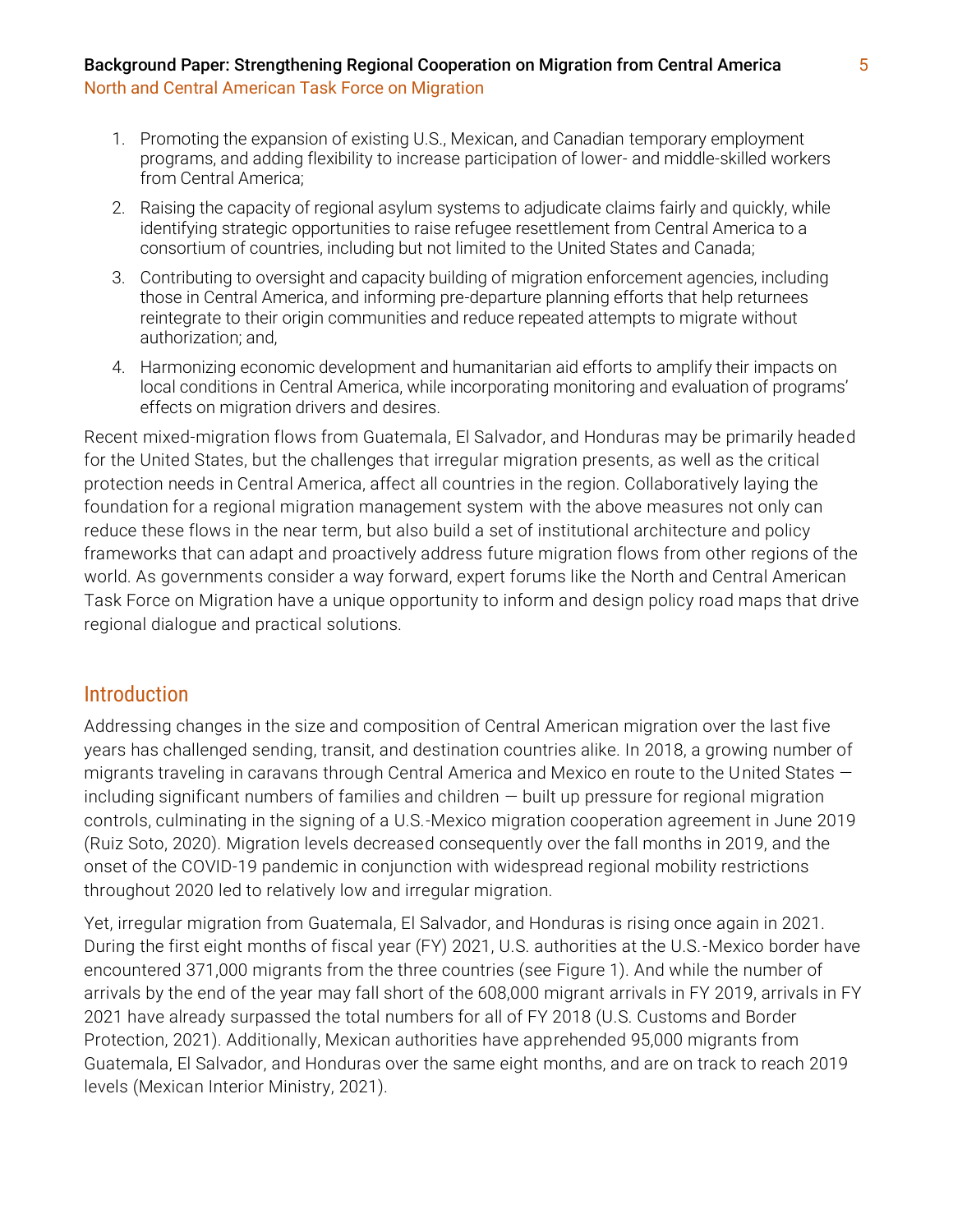## Background Paper: Strengthening Regional Cooperation on Migration from Central America 6 North and Central American Task Force on Migration





Note: Data are for U.S. federal government fiscal years (FY), which run from October through September. FY 2021 data run through May 2021. Beginning in March FY2020, statistics include both apprehensions under U.S. Title 8 and expulsions under U.S. Title 42.

Sources: Author calculations based on U.S. Border Patrol, "U.S. Border Patrol Apprehensions Nationwide by Citizenship and Sector, FY2007- 2019," updated January 2020; U.S. Customs and Border Protection, "Southwest Land Border Encounters," updated June 9, 2021.

The source of the current uptick in migration is the widespread economic downturn caused by the ongoing pandemic and the devastation of two hurricanes in November 2020, which have magnified the unabating drivers of migration from Central America: economic inequality, insecurity, violence, and corruption (Selee and Ruiz Soto, 2021). The easing of mobility restrictions in the region and perceptions that U.S. policy towards asylum seekers is changing under the Biden administration are also leading people to emigrate. Furthermore, part of the reason behind people's decision to migrate without authorization is the lack of legal alternatives and access to protection mechanisms in the region.

Today, regional governments from Canada to Panama face a unique and timely opportunity to shift from an enforcement-centered strategy to a comprehensive migration management system by leveraging growing interest in cooperation. The Biden administration's recent proposal to devise a "collaborative management strategy" in the region may be the most concrete and influential example, but it is not the only one (Biden, 2021). The governments of Mexico, Guatemala, El Salvador, and Honduras have previously called for the region to address migration based on a principle of coresponsibility (Mexican Foreign Ministry, 2021). More recently, Canada's Immigration Ministry expressed interest in increasing its capacity to resettle more Central American refugees and, in advance of World Refugee Day, announced three new initiatives to increase refugee arrivals, including through the expansion of the Economic Mobility Pathways Pilot (EMPP) for certain highskilled refugees (Mehler Paperny, 2021; Immigration, Refugees and Citizenship Canada, 2021). Other examples include a request by Panama's Foreign Minister for regional cooperation and responsibility to address migration flows from Central America and Venezuela (EFE, 2021).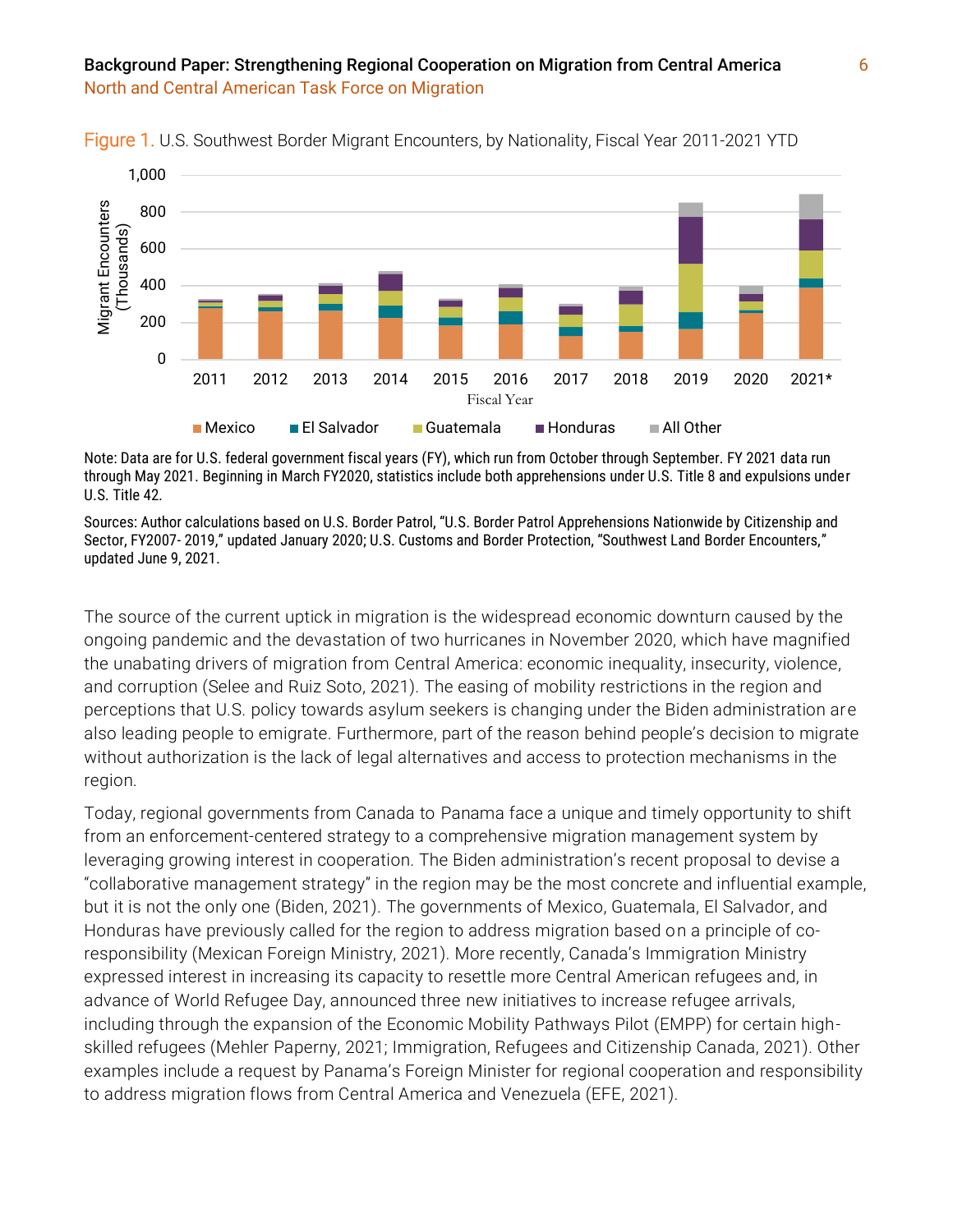### Background Paper: Strengthening Regional Cooperation on Migration from Central America 7 North and Central American Task Force on Migration

Moving forward with a regional implementation of existing bilateral and multilateral commitments and conversations, however, is still a work in progress, partially because the structure to connect these efforts is missing. Therefore, the Migration Policy Institute (MPI) proposes the following multipronged model to effectively consolidate such regional migration strategy (Selee & Ruiz Soto, 2020; Selee et al., 2021):

- 1. Develop temporary legal employment pathways for Central American workers that promote transparent recruitment and safe job conditions;
- 2. Create new humanitarian protection mechanisms, focused on protection closest to home and expanding existing refugee resettlement programs and asylum access;
- 3. Professionalize immigration and border enforcement to be consistent with rule of law and attuned to migrants' protection needs and other vulnerabilities; and
- 4. Invest in long-term development, governance, and rule of law that can open local opportunities for returning and would-be migrants, refugees, and internally displaced people.

The North and Central American Task Force on Migration is uniquely positioned and equipped to be a catalyst of policy dialogue and research that can advance regional engagement across these four elements, given its leadership and trust among key government stakeholders and policy actors. To that end, this brief provides four sets of actionable options for the Task Force's consideration.

# Developing Employment Pathways

Growing research evidence suggests that legal employment pathways, including for seasonal work, can be a beneficial tool to channel some irregular migration flows into legal and safer migration over time (Clemens, 2021; Clemens, Resstack, and Zimmer, 2021; Bier, 2019). As such, expanding existing temporary employment programs from Central America to the United States, Mexico and Canada can be effective short-term options for those who would otherwise migrate due to economic reasons.

In fact, programs to attract agricultural, low-skilled workers to these countries are already in place in Guatemala, El Salvador, and Honduras. The H-2 visa program in the United States is open to seasonal agricultural (H-2A) workers without a cap on admissions and non-agricultural (H-2B) workers with some cap flexibility, authorized by the Department of Homeland Security (Gelatt, 2019). In Mexico, workers from Guatemala and Belize can work temporarily in Southern Mexico using a regional worker visa (Mexican Institute of Migration, 2020). Lastly, Canada's temporary foreign worker program contains an agriculture stream applicable to Central Americans (Government of Canada, 2020).

The U.S., Mexican, and Canadian governments have already expressed interest in scaling up these pathways, but key underlying challenges limit their expansion. First, logistical and cost issues discourage employers from recruiting workers in Central America (as compared to costs in Mexico) and unscrupulous recruiters exploit migrant workers. Second, non-agricultural seasonal pathways have strict skill requirements that may not match the profiles of Central American workers (Ramón, forthcoming).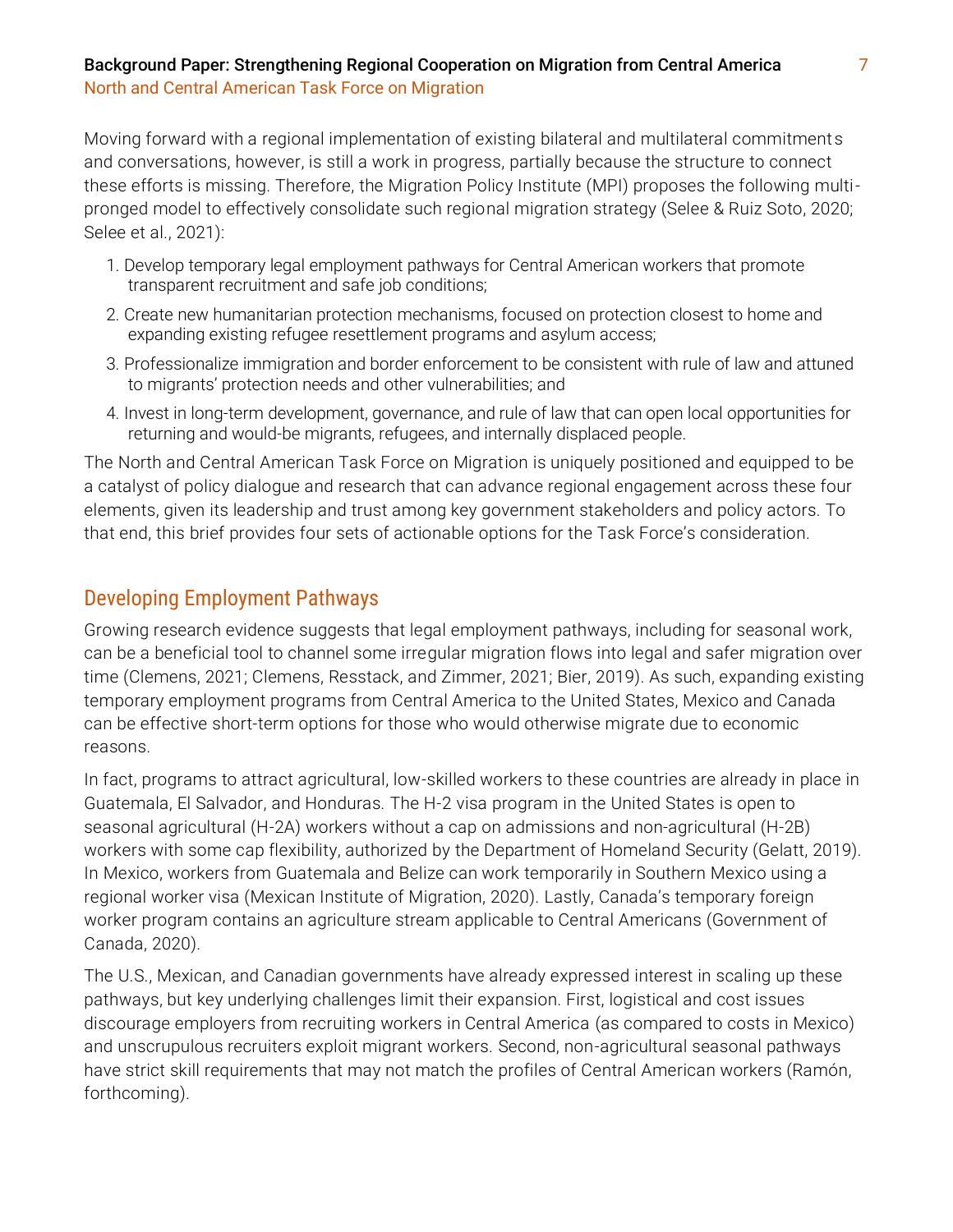## Background Paper: Strengthening Regional Cooperation on Migration from Central America 8 North and Central American Task Force on Migration

These challenges, however, are not insurmountable. North and Central American governments can consider providing transportation subsidies to spark employer interest and additional oversight in recruitment and labor conditions to address workers' concerns. To better match workers' skillset supply with industry demands in destination countries, governments can collaborate in mapping skill and labor profiles of interested seasonal workers, like Guatemala and Honduras are already doing through relatively small but promising worker databases (Ramón, forthcoming). Although existing public profiles are outdated, they indicate that skills, like educational attainment, vary within Central America (see Figure 2). With better information, for example, Canada could calibrate required EMPP skill levels and consider eliminating its required refugee status determination to allow access to a larger share of Central American (and Venezuelan) workers with lower- and middle-skilled levels (Smith and Wagner, 2020).

Figure 2. Average Years of Educational Attainment of Populations Age 15+ in Guatemala, El Salvador, and Honduras, by Select Groups, 2013-14

|             | <b>Total population</b> | Urban | Rural | Men | Women |
|-------------|-------------------------|-------|-------|-----|-------|
| Guatemala   | 5.3                     | 6.5   | 3.9   | 5.2 | 5.7   |
| El Salvador | 8.0                     | 9.2   | 5.7   | 7.8 | 8.4   |
| Honduras    | 6.7                     | 8.5   | 4.9   | 6.1 | 7.6   |

Source: Author compilation of data analyses by the United Nations Economic Commission for Latin America and the Caribbean (CEPAL). See CEPAL, May 2019. Hacia un nuevo estilo de desarrollo: Plan de Desarrollo Integral El Salvador-Guatemala-Honduras-México: Diagnóstico, áreas de oportunidad y recomendaciones de la CEPAL.

Therefore, promoting the expansion of existing U.S., Mexican, and Canadian temporary employment programs, as well as adding flexibility to increase participation of lower- and middle-skilled workers from Central America, could not only strengthen regional cooperation, but also open future opportunities for workers to transition across employment programs.

# Expanding Humanitarian Protections

With approximately 515,000 refugees and asylum-seekers from Guatemala, El Salvador, and Honduras, and another 319,000 internally displaced people in Honduras and El Salvador, there is a critical need for strengthening regional collaboration on humanitarian protection (UNHCR, 2021a). Expanding and creating additional protection mechanisms for Central Americans is the responsibility of the whole region, though each government can play a different strategic role corresponding to its capacity and policy framework.

Raising the capacity of regional asylum systems to adjudicate claims fairly and quickly is at the heart of migration management. As the primary country of destination, the U.S. asylum system's broad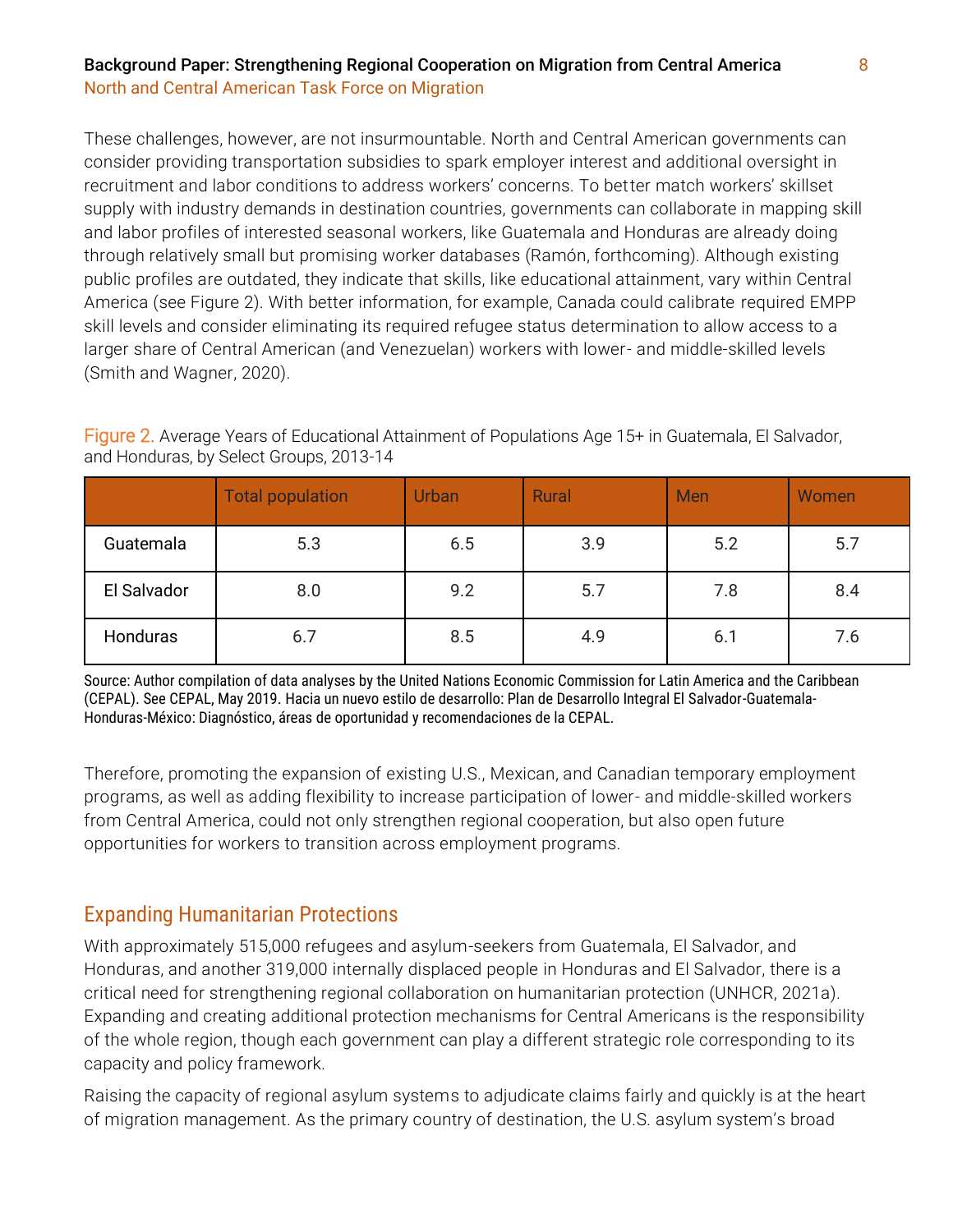### Background Paper: Strengthening Regional Cooperation on Migration from Central America 9 North and Central American Task Force on Migration

closure since March 2020 has limited Central American migrants' access to protection. The spillover effect has strained the capacity of the Mexican asylum system, which has received applications at a historic rate in 2021 with nearly 52,000 submissions between January and June 2021 (COMAR, 2021). Reforming the U.S. asylum system is necessary to prepare for the imminent unwinding of U.S. Code Title 42, used to expel migrants arriving at the U.S.-Mexico border. Among other parameters, this includes authorizing asylum officers to make refugee status determinations to reduce the yearslong backlog in immigration court adjudications (Chishti, Gelatt, and Meissner, 2021).

Given that Mexico, Guatemala, El Salvador, and Honduras are signatories of the Cartagena Declaration, their frameworks can also provide complementary protection to a likely high share of applicants who do not meet the conventional refugee status definition, unlike the U.S. and Canadian systems. Investment in these asylum agencies' capacities can make it possible in the long term for asylum-seekers to find protection closer to home. Innovative UNHCR examples of investment in Mexico could be a promising start for Central American countries (UNHCR, 2021b).

Reorienting U.S. and Canadian refugee resettlement programs' commitments to Central America could be another valuable collaboration opportunity. Despite the high capacities of both systems, refugee admissions from Central America have been consistently low in both countries (Monin, Batalova, and Lai, 2021; Smith and Wagner, 2021; Paperny, 2021). Concerted efforts to increase admissions from Guatemala, El Salvador, and Honduras does not have to be a zero-sum game. The U.S. expansion of the Central American Minors Program (CAM) may be exemplary of small initiatives to boost public awareness and outreach in the United States and Canada (Blinken and Mayork as, 2021). In Canada, private sponsorship can be an effective route.

The combination of raising the adjudication capacity of asylum systems and identifying strategic opportunities to grow refugee resettlement from Central America to a consortium of countries, including but not limited to the United States and Canada, has enormous potential. However, underpinning these protection options must be a shared regional commitment to clearly communicate to applicants that, if found ineligible for protection, they will be returned to their countries of origin. The processes and implementation of such programs can draw on the best practices from the Comprehensive Plan of Action for Indochinese Refugees (Casella, 2016).

# Professionalizing Immigration Enforcement

Enforcement has been a central pillar of migration management, but the capacity of the region's migration agencies has evolved unevenly in response to changes in irregular migration flows and U.S. pressure. From Mexico to Panama, governments have deployed national police and military units to reinforce border controls and interior enforcement given migration agencies' limited capacity to conduct high scale operations. Over the last few years, immigration enforcement has expanded particularly in Mexico and Guatemala, and in both countries, immigrant rights organizations have documented concerning allegations of human rights violations by Mexico's National Guard and Guatemala's National Police (Ruiz Soto, 2020).

Within the scope of regional collaboration, professionalizing how immigration control operations are conducted has been an afterthought, despite being critical to safeguarding migrants' rights and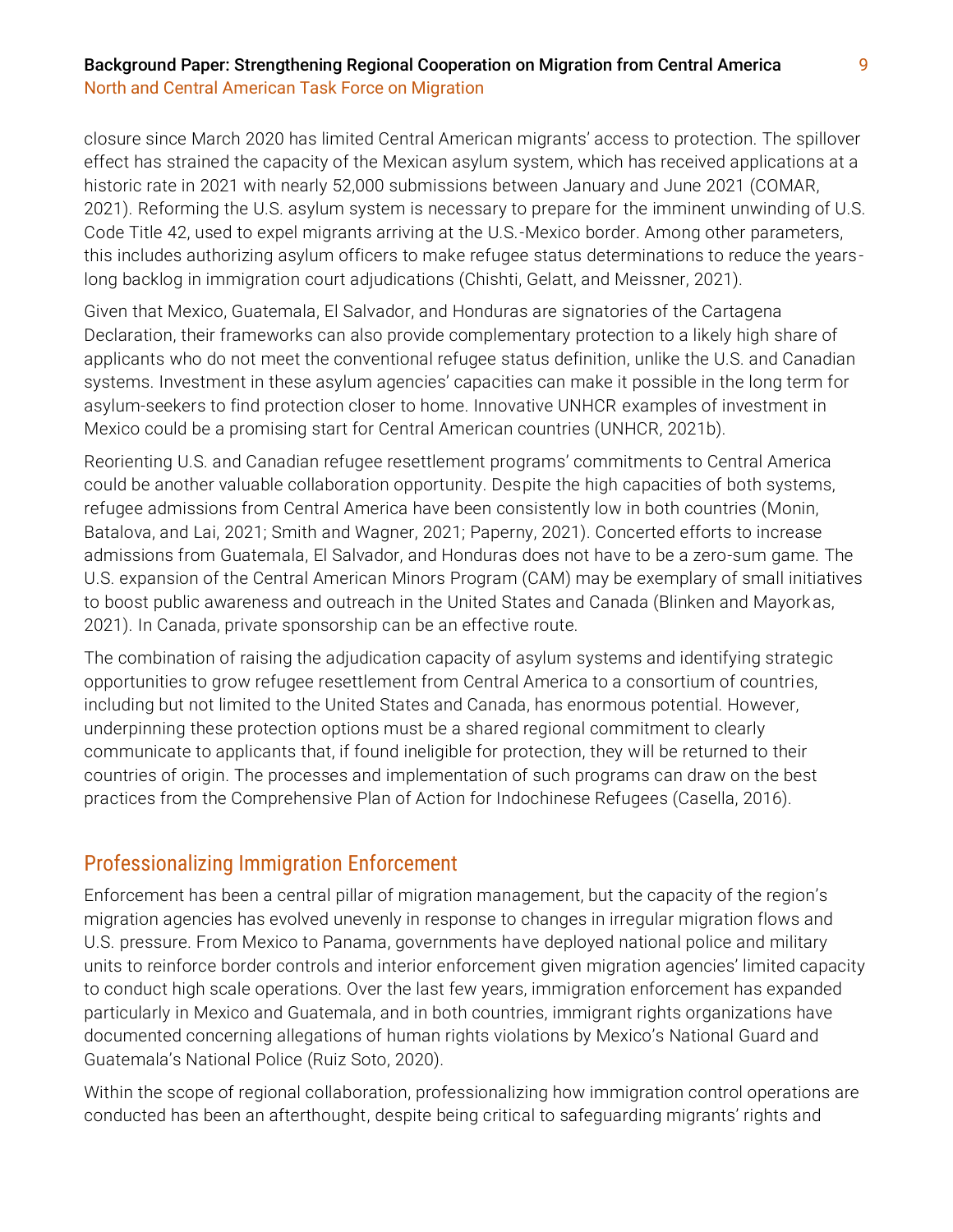## Background Paper: Strengthening Regional Cooperation on Migration from Central America 10 North and Central American Task Force on Migration

following the rule of law (Selee et al., 2021). For example, training and oversight by U.S., Canadian, or Costa Rican governments on how to address immediate needs of asylum seekers and civilian populations could be particularly important in El Salvador and Honduras, where military units lead migration control efforts. Otherwise, ensuring that these enforcement agencies inform detained migrants about their rights, for example, the right to request asylum in Mexico, can make enforcement more transparent and humane.

Another opportunity for collaboration in immigration enforcement is promoting the creation of predeparture planning programs for migrants in removal proceedings. Evidence from reception and reintegration studies suggests that providing migrants information about services they can access once in their communities can improve program participation and reduce repeat migration (Ruiz Soto et al., 2019). Because the largest shares of migrant returns and removals to Central America are from Mexico and the United States, linking migration enforcement to successful reintegration in these countries can be a mutually beneficial investment.

Thus, prioritizing the professionalization of migration enforcement, especially in Central America, would be valuable in strengthening future collaboration, as well as building migration agencies' capacity to take over enforcement responsibilities. Additionally, by contributing to pre-departure planning efforts that help returnees reintegrate to their origin communities, governments can reduce repeated unauthorized migration attempts.

## Investment in Economic Development and Governance

Perhaps more than in any prior attempt to establish a regional migration strategy, North and Central American governments agree that addressing the root causes of migration must fundamentally be part of regional collaboration. But while ongoing discussions have focused on aligning development strategies, less collaboration has been centered on the complex, long-term relationship between economic development assistance and migration flows.

Indeed, a growing volume of research suggests that development assistance is a blunt tool on its own for reshaping migration flows, and that in fact it can increase migration among some groups over the short term (Clemens, 2020; Le Coz and Ruiz Soto, 2021; Ruiz Soto, 2021). This does not mean that development assistance should be abandoned, but that collaboration is most effective when policymakers set realistic expectations and target assistance for priority groups from the beginning.

A ripe opportunity to strengthen regional collaboration is harmonizing similar components of the U.S. Strategy for Engagement in Central America and Mexico's Comprehensive Development Plan (Meyer, 2021; CEPAL, 2019). Targeting violence prevention and food security programs in communities with high emigration rates and focusing on at-risk youth, for instance, can amplify impact and reshape irregular migration flows in the short term (Ruiz Soto, 2021). Still, these specific investments are unlikely to solve the constellation of migration drivers that are often related to broader issues of governance. Balancing targeted assistance and governance measures is complex but necessary to engender co-responsibility and establish actionable commitments by origin countries.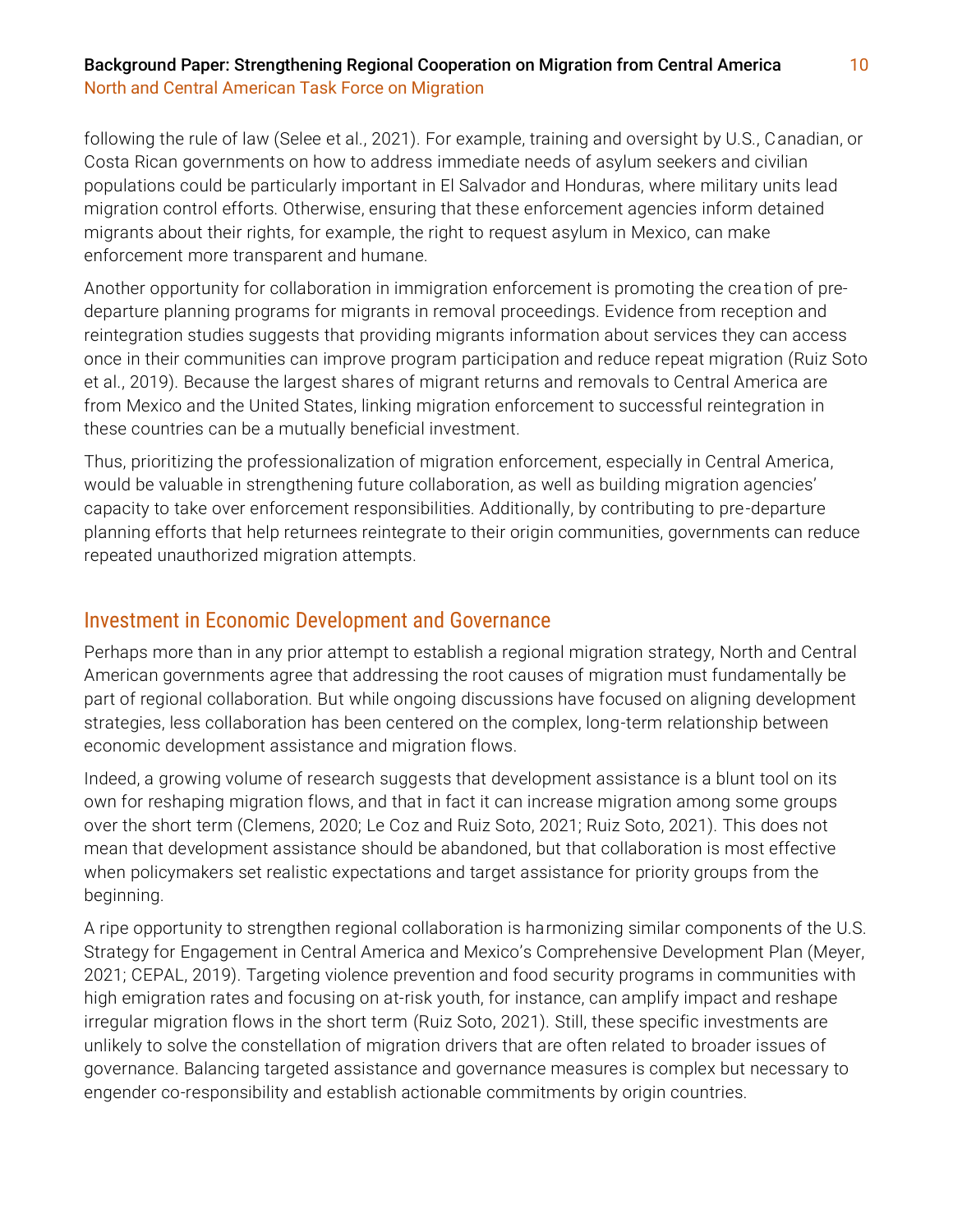## Background Paper: Strengthening Regional Cooperation on Migration from Central America 11 North and Central American Task Force on Migration

Leveraging the strengths of government and non-government partners in monitoring and evaluating development assistance and programming can also be a strategy to strengthen regional collaboration. These measures are significantly important in adapting or expanding investments, but unfortunately are rarely included in the project design. Whether it is sharing across governments or institutions, building monitoring and evaluation mechanisms into collaborative projects not only increases program transparency but also promotes best practices.

In sum, to amplify the impact of investing in root causes of Central American migration, it is equally as important to coordinate economic development and humanitarian aid as it is to establish realistic goals from the start of the collaboration. This facilitates the incorporation, monitoring and evaluation of programs that can illustrate the effects on migration drivers and desires.

## **Conclusions**

Recent mixed-migration flows from Guatemala, El Salvador, and Honduras may be primarily headed for the United States, but the challenges that irregular migration presents, as well as the critical protection needs in Central America, affect all countries in the region. Thus, collaboratively laying the foundation for a regional migration management system with the above measures can not only reduce these flows in the near term, but also build a set of institutional architecture and policy frameworks that can adapt and proactively address future migration flows from other world regions, regardless of changes in government administrations. As governments consider a way forward, expert forums like the North and Central American Task Force on Migration have a unique opportunity to inform and design policy road maps that drive regional dialogue and practical solutions to foster more safe, orderly, and legal migration.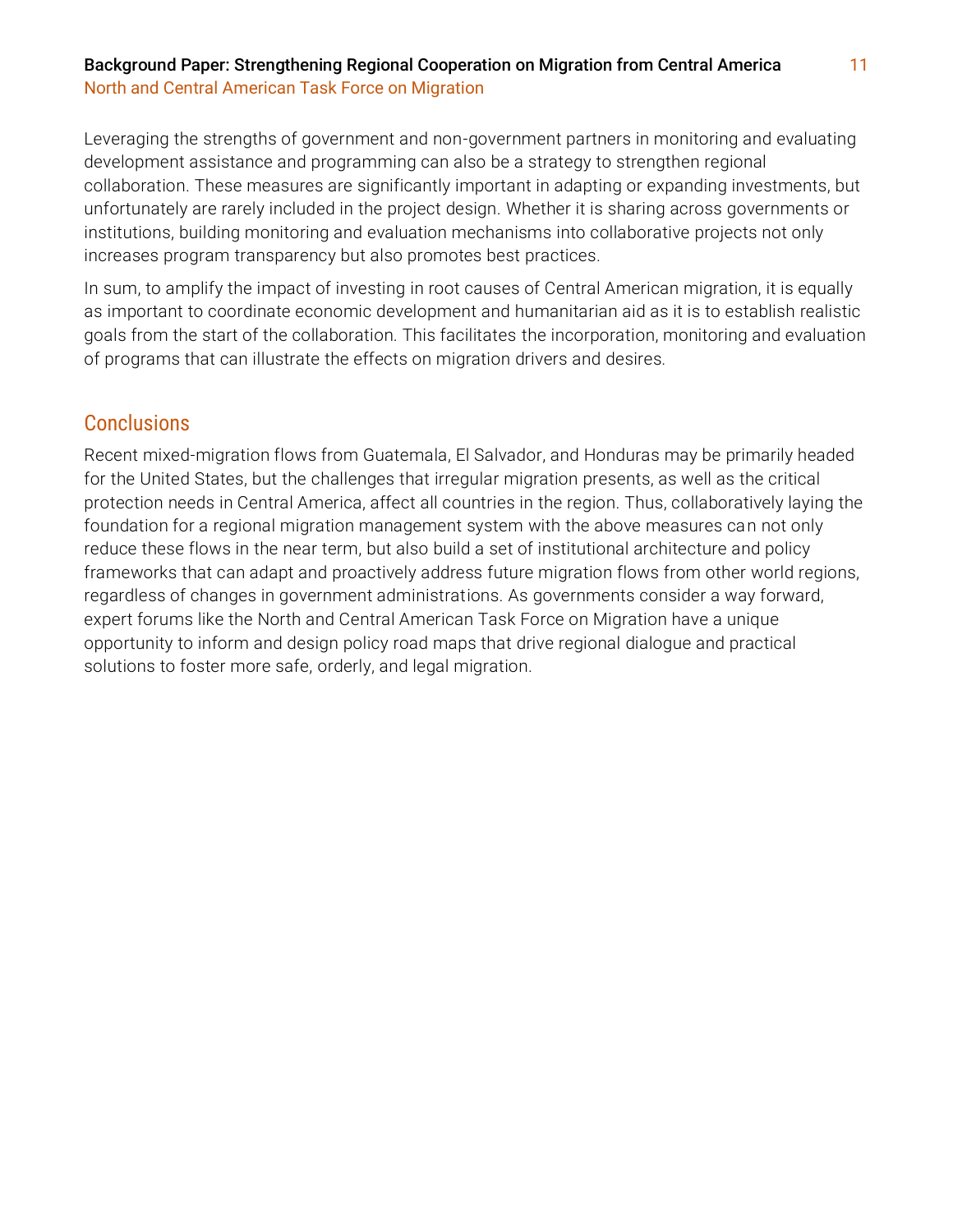North and Central American Task Force on Migration

## References

- Bier, David. 2019. ["Legal Immigration Will Resolve America's Real Border Problems.](https://www.cato.org/publications/policy-analysis/legal-immigration-will-resolve-americas-real-border-problems)" Policy Analysis No. 879, Washington, DC: Cato Institute, August 2019.
- Blinken, Antony J., and Alejandro N. Mayorkas. 2021. "Joint Statement by the U.S. Department of State and U.S. [Department of Homeland Security on the Expansion of Access to the Central American Minors Program](https://www.state.gov/joint-statement-by-the-u-s-department-of-state-and-u-s-department-of-homeland-security-on-the-expansion-of-access-to-the-central-american-minors-program/)." U.S. State Department, Media Note, June 15, 2021.
- Casella, Alexander. October 2016. *[Managing the 'Boat People' Crisis: The Comprehensive Plan of Action](http://www.ipinst.org/wp-content/uploads/2016/10/1610-Managing-the-Boat-People-Crisis.pdf)*. New York: International Peace Institute.
- Chishti, Muzaffar, Julia Gelatt, and Doris Meissner. 2021. *[Rethinking the U.S. Legal Immigration System: A Policy](https://www.migrationpolicy.org/research/rethinking-us-legal-immigration-road-map)  [Road Map](https://www.migrationpolicy.org/research/rethinking-us-legal-immigration-road-map)*. Washington, DC: Migration Policy Institute, May 2021.
- Clemens, Michael A. 2021. ["The Real Root Causes of America's Border Crisis –](https://www.foreignaffairs.com/articles/central-america-caribbean/2021-06-07/real-root-causes-americas-border-crisis) And How Biden Can Address Them," *Foreign Affairs*, June 7, 2021.
- Clemens, Michael A. August 2020. "[The Emigration Life Cycle: How Development Shapes Emigration from Poor](http://www.cgdev.org/publication/emigration-life-cycle-how-development-shapes-emigration-poor-countries)  [Countries,](http://www.cgdev.org/publication/emigration-life-cycle-how-development-shapes-emigration-poor-countries)" Center for Global Development, Working Paper 540.
- Clemens, Michael, Reva Resstack and Cassandra Zimmer. 2020. *[Harnessing Northern Triangle Migration for Mutual](https://www.cgdev.org/publication/harnessing-northern-triangle-migration-mutual-benefit)  [Benefit](https://www.cgdev.org/publication/harnessing-northern-triangle-migration-mutual-benefit)*. Washington, DC: Center for Global Development, 2020.
- Comisión Económica para América Latina y el Caribe (CEPAL). May 2019. "Hacia un nuevo estilo de desarrollo: Plan [de Desarrollo Integral El Salvador-Guatemala-Honduras-Mexico: Diagnóstico, áreas de oportunidad y](https://www.gob.mx/cms/uploads/attachment/file/462720/34.Hacia_un_nuevo_estilo_de_desarrollo___Plan_de_Desarrollo_Integral_El.pdf)  [recomendaciones de la CEPAL](https://www.gob.mx/cms/uploads/attachment/file/462720/34.Hacia_un_nuevo_estilo_de_desarrollo___Plan_de_Desarrollo_Integral_El.pdf)[."](https://www.gob.mx/cms/uploads/attachment/file/462720/34.Hacia_un_nuevo_estilo_de_desarrollo___Plan_de_Desarrollo_Integral_El.pdf)
- Comisión Mexicana de Ayuda a Refugiados (COMAR). June 2021. "[Solicitudes de reconocimiento de la condición](http://www.gob.mx/cms/uploads/attachment/file/643919/CIERRE_Mayo-2021__1-Junio-2021_.pdf)  [de refugiado al cierre de mayo 2021.](http://www.gob.mx/cms/uploads/attachment/file/643919/CIERRE_Mayo-2021__1-Junio-2021_.pdf)
- EFE. June 2021. "[Panamá pide una solución internacional conjunta a la situación de Nicaragua](http://www.swissinfo.ch/spa/panam%C3%A1-nicaragua_panam%C3%A1-pide-una-soluci%C3%B3n-internacional-conjunta-a-la-situaci%C3%B3n-de-nicaragua/46732190)."
- Immigration, Refugees, and Citizenship Canada (IRCC). 2021. "[Canada announces 3 new initiatives to welcome and](http://www.canada.ca/en/immigration-refugees-citizenship/news/2021/06/canada-announces-3-new-initiatives-to-welcome-and-support-more-refugees.html)  [support more refugees](http://www.canada.ca/en/immigration-refugees-citizenship/news/2021/06/canada-announces-3-new-initiatives-to-welcome-and-support-more-refugees.html)."
- Gelatt, Julia. 2019. "[Explainer: How the U.S. Legal Immigration System Works](https://www.migrationpolicy.org/content/explainer-how-us-legal-immigration-system-works)." Washington, DC: Migration Policy Institute, April 2019.
- Government of Canada. 2020. "[Hire a temporary foreign agricultural worker](https://www.canada.ca/en/employment-social-development/services/foreign-workers/agricultural.html)." Updated July 7, 2020.
- IRCC. July 2020. "[The Economic Mobility Pathways Pilot: Exploring labour mobility as a complementary pathway for](http://www.canada.ca/en/immigration-refugees-citizenship/corporate/publications-manuals/economic-mobility-pathways-project-labour-mobility.html)  [refugees](http://www.canada.ca/en/immigration-refugees-citizenship/corporate/publications-manuals/economic-mobility-pathways-project-labour-mobility.html)."
- IRCC. November 2020. "[Blended Visa Office-Referred Program: About the process](http://www.canada.ca/en/immigration-refugees-citizenship/services/refugees/help-outside-canada/private-sponsorship-program/blended-visa-office-program.html)."
- Le Coz, Camille and Ariel G. Ruiz Soto. June 2021. "Lessons from Europe: The U.S. Opportunity to Rethink the Links [Between Development Assistance and Migration](http://www.migrationpolicy.org/news/rethink-links-between-development-aid-migration)."
- Masferrer, Claudia, Victor M. García-Guerrero, and Silvia E. Giorguli-Saucedo. March 2018. "[Connecting the Dots:](http://www.migrationpolicy.org/article/connecting-dots-emerging-migration-trends-and-policy-questions-north-and-central-america)  Emerging [Migration Trends and Policy Questions in North and Central America](http://www.migrationpolicy.org/article/connecting-dots-emerging-migration-trends-and-policy-questions-north-and-central-america)." *Migration Information Source.*  Washington DC: Migration Policy Institute.
- Mexican Institute of Migration. 2020. "[Tarjeta de Trabajador Fronterizo](https://www.gob.mx/inm/documentos/tarjeta-de-trabajador-fronterizo)." Updated on March 12, 2020.
- Meyer, Peter J. 2021. *[U.S. Strategy for Engagement in Central America: An Overview.](https://fas.org/sgp/crs/row/IF10371.pdf)* Washington, DC: Congressional Research Service, February 16, 2021.
- Monin, Kira, Jeanne Batalova, and Tianjian Lai. May 2021. "[Refugees and Asylee in the United States](http://www.migrationpolicy.org/article/refugees-and-asylees-united-states-2021)." *Migration Information Source.* Washington, DC: Migration Policy Institute.
- Newland, Kathleen, Elizabeth Collett, Kate Hooper, and Sarah Flamm. September 2016. *[At Sea: The Policy](http://www.migrationpolicy.org/sites/default/files/publications/mpi-allatsea-maritimemigration-2016-final-webversion.pdf)  [Challenges of Rescue, Interception, and Long-Term Response to Maritime Migration.](http://www.migrationpolicy.org/sites/default/files/publications/mpi-allatsea-maritimemigration-2016-final-webversion.pdf)* Washington, DC: Migration Policy Institute.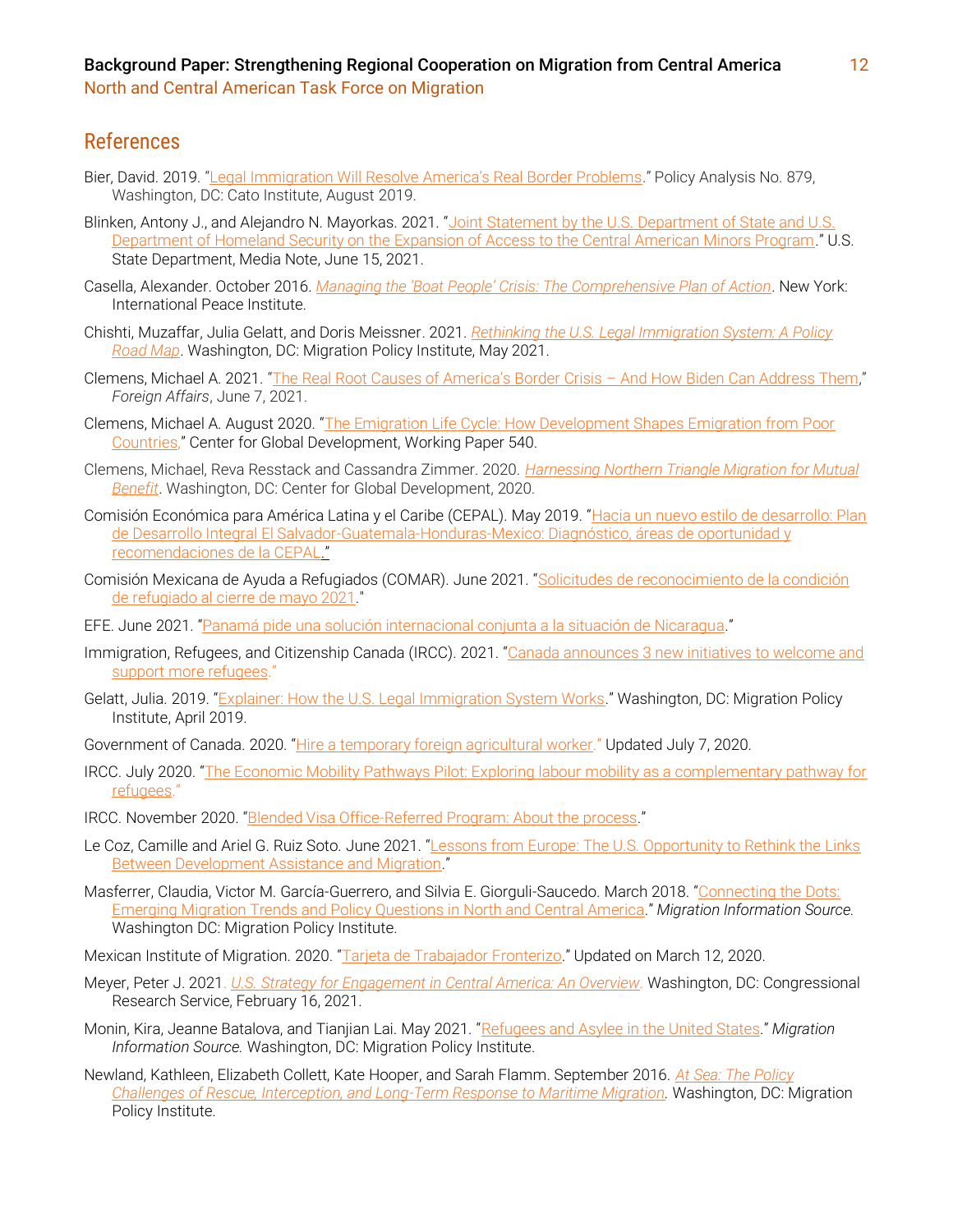#### Background Paper: Strengthening Regional Cooperation on Migration from Central America 13 North and Central American Task Force on Migration

- Newland, Kathleen. June 2011. "[Cooperative Arrangements to Share Burdens and Responsibilities in Refugee](http://www.unhcr.org/4ef332d29.pdf)  [Situations Short of Mass Influx](http://www.unhcr.org/4ef332d29.pdf)." Discussion Paper prepared for a UNHCR Expert Meeting on International Cooperation to Share Burdens and Responsibilities, Amman, Jordan.
- Meheler Paperny, Anna. May 2021. "[Canada taken to court over COVID policy that pushes asylum-seekers to U.S.](http://www.reuters.com/world/americas/exclusive-canada-taken-court-over-covid-policy-that-pushes-asylum-seekers-us-2021-05-04/)"
- Mehler Paperny, Anna. April 2021. "[Canada Risks Missing Annual Refugee Annual Refugee Resettlement Target](http://www.reuters.com/world/americas/canada-risks-missing-annual-refugee-resettlement-target-after-slow-start-2021-04-28/)  [After Slow Start](http://www.reuters.com/world/americas/canada-risks-missing-annual-refugee-resettlement-target-after-slow-start-2021-04-28/)." *Reuters*.
- Mexican Foreign Ministry. 2021. "[Declaración Conjunta El Salvador, Guatemala, Honduras y los Estados Unidos](https://www.gob.mx/cms/uploads/attachment/file/605126/DECLARACIO_N_CONJUNTA._EL_SALVADOR_HONDURAS_GUATEMALA_ME_XICO.pdf)  [Mexicanos](https://www.gob.mx/cms/uploads/attachment/file/605126/DECLARACIO_N_CONJUNTA._EL_SALVADOR_HONDURAS_GUATEMALA_ME_XICO.pdf)." Press Release, January 11, 2021.
- Ramón, Cristobal. Forthcoming. *Investing in Alternatives to Irregular Migration: Policy Options to Expand U.S. Employment Pathways in Central America.* Washington, DC: Migration Policy Institute.
- Ruiz Soto, Ariel G. Ruiz. 2020. *One Year after the U.S.-[Mexico Agreement: Reshaping Mexico's Migration Policies](https://www.migrationpolicy.org/research/one-year-us-mexico-agreement)*. Washington, DC: Migration Policy, June 2020.
- Ruiz Soto, Ariel G. May 2021. "[Stakeholder Perspectives on Addressing Migration Push Factors](http://www.migrationpolicy.org/research/stakeholder-perspectives-addressing-migration-push-factors)." Congressional Testimony before the U.S. House of Representatives Homeland Security Committee Subcommittee on Oversight, Management, and Accountability.
- Ruiz Soto, Ariel G., Rodrigo Dominguez-Villegas, Luis Argueta, and Randy Capps. 2019. *[Sustainable Reintegration:](https://www.migrationpolicy.org/research/sustainable-reintegration-migrants-mexico-central-america)  [Strategies to Support Migrants Returning to Mexico and Central America](https://www.migrationpolicy.org/research/sustainable-reintegration-migrants-mexico-central-america)*. Washington, DC: Migration Policy Institute, January 2019.
- Selee, Andrew and Ariel G. Ruiz Soto. November 2020. *[Building a New Regional Migration System: Redefining U.S.](http://www.migrationpolicy.org/sites/default/files/publications/rethinking-regional-migration_final.pdf)  [Cooperation with Mexico and Central America.](http://www.migrationpolicy.org/sites/default/files/publications/rethinking-regional-migration_final.pdf)* Washington, DC: Migration Policy Institute.
- Selee, Andrew and Ariel G. Ruiz Soto. April 2021. "[The Real Migration Crisis Is in Central America to Stem the Flow,](http://www.foreignaffairs.com/articles/central-america-caribbean/2021-04-13/real-migration-crisis-central-america)  [the United States Needs to Invest in the Region](http://www.foreignaffairs.com/articles/central-america-caribbean/2021-04-13/real-migration-crisis-central-america)." *Foreign Affairs.*
- Selee, Andrew, Ariel G. Ruiz Soto, Andrea Tanco, Luis Argueta, and Jessica Bolter. April 2021. *[Laying the Foundation](http://www.migrationpolicy.org/sites/default/files/publications/mpi-latam_foundation-regional-cooperation_eng-final.pdf)  [for Regional Cooperation: Migration Policy and Institutional Capacity in Mexico and Central America.](http://www.migrationpolicy.org/sites/default/files/publications/mpi-latam_foundation-regional-cooperation_eng-final.pdf)* Washington, DC: Migration Policy Institute.
- Smith, Craig Damian and Dana Wagner. April 2021. "How Canada Can Address Skills Shortages by Improving Access [to Economic Pathways for Refugees and Displaced People in Latin America](http://www.ryerson.ca/content/dam/cerc-migration/Policy/Final_PB_Smith_Wagner_April19.pdf)." Ryerson University: Canada Excellence Research Chair in Migration & Integration.
- UNHCR. June 2021. "[Strategy and Response to Displacement in and from El Salvador, Guatemala & Honduras](https://reporting.unhcr.org/sites/default/files/El%20Salvador-Guatemala-Honduras%20fact%20sheet%20June%202021.pdf)." Fact Sheet.
- UNHCR. June 2021. "[Mexico: Relocations for Refugee Integration Top 10,000 Mark](http://www.unhcr.org/news/briefing/2021/6/60bf24204/mexico-relocations-refugee-integration-top-10000-mark.html)."
- UNHCR Canada. June 2020. "[As global displacement grows to nearly 80 million people, Canada shows itself to be a](http://www.unhcr.ca/news/global-displacement-grows-80-million-people-canada-world-leader-refugee-resettlement/)  [world leader in refugee resettlement: UNHCR report shows](http://www.unhcr.ca/news/global-displacement-grows-80-million-people-canada-world-leader-refugee-resettlement/)."
- U.S. President Joe Biden. February 2021. "Executive Order on Creating a Comprehensive Regional Framework to [Address the Causes of Migration, to Manage Migration throughout North and Central](http://www.whitehouse.gov/briefing-room/presidential-actions/2021/02/02/executive-order-creating-a-comprehensive-regional-framework-to-address-the-causes-of-migration-to-manage-migration-throughout-north-and-central-america-and-to-provide-safe-and-orderly-processing/) America, and to Provide [Safe and Orderly Processing of Asylum Seekers at the United States Border.](http://www.whitehouse.gov/briefing-room/presidential-actions/2021/02/02/executive-order-creating-a-comprehensive-regional-framework-to-address-the-causes-of-migration-to-manage-migration-throughout-north-and-central-america-and-to-provide-safe-and-orderly-processing/)" Exec. Order No. 14010, 86 F. R. 8267.